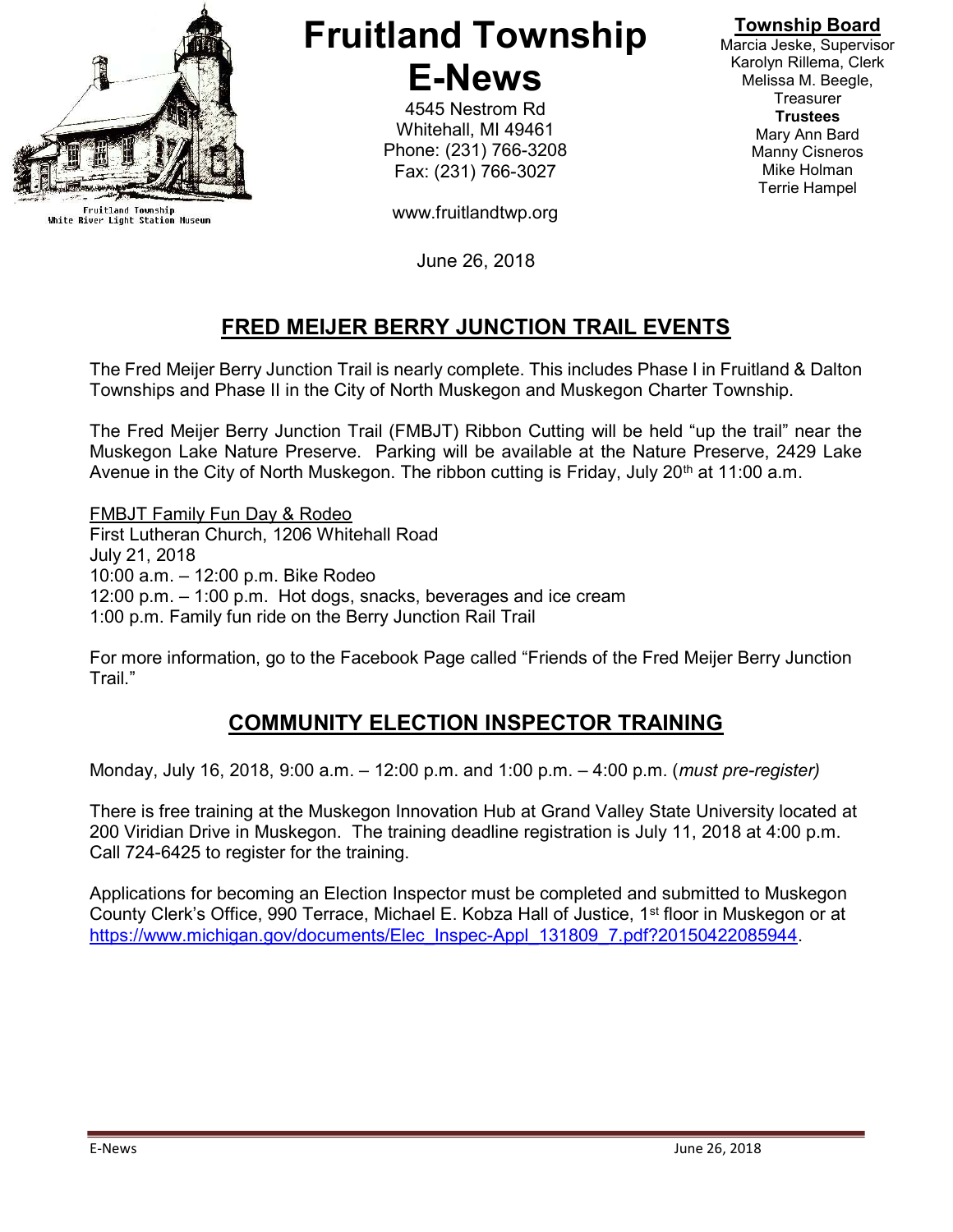# FROM THE CLERK'S OFFICE

Primary Election - Tuesday, August 7, 2018

Visit the following website:

# michigan.gov/vote

- To view your Sample Ballot
- To track your Absentee Ballot
- To verify your Voter Registration
- To find your Polling Place
- To contact your Local Election Official
- To find answers to Frequently Asked Questions

#### ABSENTEE BALLOTS:

If you are currently on my permanent list to receive an absentee ballot application, those were mailed June 21, 2018. The application is a dual application which will include an area to be marked for both the August Primary and November General Election.

If you are in need of an absentee ballot for the August Primary, please call (231) 766-3208 or stop in to the Fruitland Township Hall, 4545 Nestrom Road, Whitehall, MI 49461 and someone will assist you with obtaining an absentee ballot application and ballot.

All Absentee Voters must meet one of the following criteria:

- 60 years of age or older,
- Physically unable to attend the polls without assistance of another,
- Appointed as an election inspector in a precinct other than the precinct where you reside,
- Expect to be absent from the community in which you are registered for the entire time the polls are open on election day,
- Cannot attend the polls because of the tenets of your religion,
- Cannot attend the polls because you are confined to jail awaiting arraignment or trial.

REMINDER: The Clerk's office will be open on Saturday August 4, 2018 from 10:00 a.m. – 2:00 p.m. for the sole purpose of issuing absentee ballots only.

Absentee ballots will still be available on Monday August 6, 2018 for late requests, however the ballot **MUST** be voted in the office at that time. By law, absentee ballots are not allowed to leave the office after 2:00p.m. the Saturday prior unless it is for an emergency.

### FROM THE TREASURER'S OFFICE

Another property tax season is upon us. 2018 Summer Tax bills will be sent out Friday, June 29, 2018 and can be paid after July 1, 2018. See additional details below.

All payments must include the bottom portion of the tax bill in order to appropriately post payments to the correct parcel. Payments received without parcel numbers could result in processing delays. Make all checks PAYABLE TO: FRUITLAND TOWNSHIP.